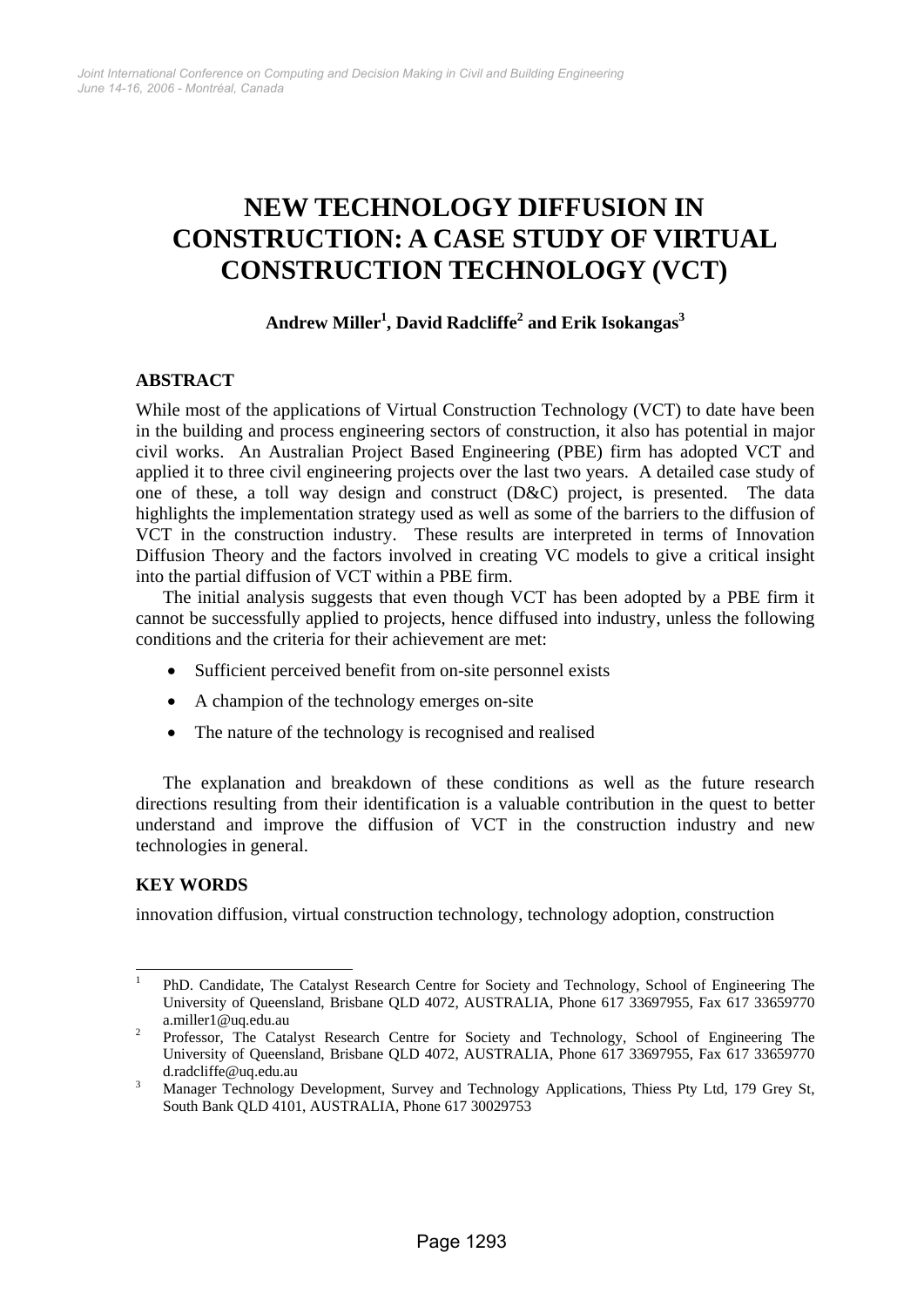## **INTRODUCTION**

The rate of diffusion of new technologies in the construction industry is slow. This is due in part to experiences of negative effects on productivity with new technology introductions (Mitropoulos and Tatum 2000). Much has been written about the need to accelerate the rate of technological innovation in the construction industry (Mitropoulos and Tatum 1999).

Virtual Construction Technology (VCT) is a good example of a new technology that is currently in the early phases of diffusion in the construction industry. The potential value of VCT to construction projects is quite significant (Fischer, Haymaker et al. 2003; Katzer 2004) and it's diffusion in the industry is considered by most to be inevitable. However, this does not mean that this technology is diffusing readily or evenly. We need to better understand the drivers for the successful diffusion of new technologies like VCT.

Much of the past research has been based on a range of technologies (e.g. CAD, GIS, ICT) (Mitropoulos and Tatum 2000; Dooley 2001; Peansupap and Walker 2005) applied across a number of projects and data collection has been by means external to the projects. This paper focuses on one firm, the adoption of one technology within it and the implementation of that technology on one project.

There have been calls for more case studies on VCT implementations (Gao and Fischer 2005), methodological techniques beyond traditional methods (Larsen 2005) and research yielding short-term results (Katzer 2004). This paper reports on a case study that uses participant-observation to gain privileged access to the day to day workings of a project team and hence the process of adopting new technologies in live engineering projects. This approach of being embedded in the team yields insights not possible through methods such as surveys, interviews and external observation.

A brief review of relevant innovation diffusion literature and similar research is presented as well as background information on Virtual Construction (VC) modelling and the factors involved in the creation of VC models. The case study then provides empirical data for discussion and the findings are some conditions that need to be met for successful implementation of VCT in construction along with directions for future research. Another question arising from the literature (Mitropoulos and Tatum 1999) that this paper attempts to answer is; How the implementation strategy effects the success of implementation?

## **INNOVATION DIFFUSION IN CONSTRUCTION**

#### **CONCEPT DEFINITIONS**

*Adoption* is the process by which an individual or organisation identifies and implements a new technology (Rogers and Shoemaker 1971). *Diffusion* is the process by which a new technology becomes accepted and used by its potential users (Mitropoulos and Tatum 2000). An *Innovation* is a new idea that is implemented in a project with the intention of deriving additional benefits although there may be associated risks and uncertainties (Ling 2003).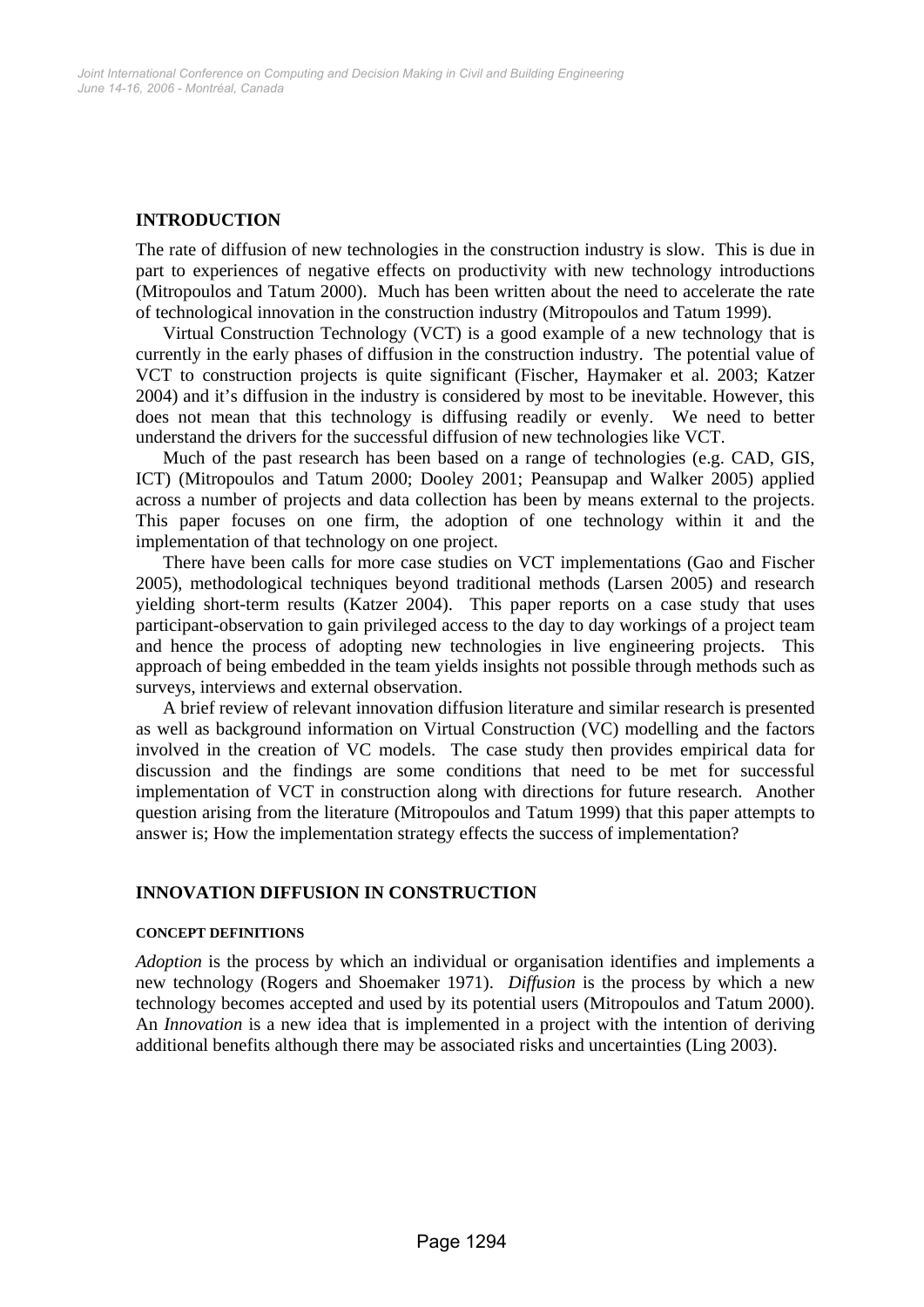## **INNOVATION DIFFUSION THEORY**

Everett Rogers "Diffusion of Innovations" (2003) is one of the most widely used theories on innovation diffusion. Figure 1 shows a brief overview of Rogers 5 stage innovation diffusion theory.



Figure 1: The Five Stages of Innovation Diffusion (Rogers 2003)

This model provides a framework of elements and mechanisms in the overall innovation diffusion process and is an ideal starting point that shows the bigger picture for a study focused on one particular part of the diffusion process. This paper focuses on the implementation stage but recognises the applicability of Rogers' model in the ultimate context of innovation diffusion.

#### **IMPLEMENTATION FACTORS**

For the implementation of an innovation to be successful, the decision makers associated with the adoption must understand the factors that effect implementation (Ensminger, Surry et al. 2004). These factors exist within three decision making levels: Industry or trans-firm Level; Organisation or intra-firm Level; and Project or inter-firm Level (Mitropoulos and Tatum 1999; Bossink 2004; Peansupap and Walker 2005).

Peansupap and Walker (2005) elaborated on factors influencing ICT diffusion into two of the three levels, inter-firm and intra-firm. Intra-firm factors involve the organisation itself such as management issues, individual issues, technical issues and work place environment issues. Inter-firm factors are focused on use issues and the dealings with external project members, consultants, sub-contractors and suppliers.

Stewart and Mohamed (2004) investigated the barriers to the diffusion of IT innovations that exist at the three decision making levels. At the industry level they found the barriers evident were cost concerns, poor leadership and industry fragmentation. Organisation level barriers were conservative practices with limited resources and a lack of perceived return on investment as well as resistance to change. Tight timeframes, security and privacy issues and again the fear of change were presented as project level barriers.

Bossink (2004) presents a summary of innovation drivers in construction networks by putting them into four categories and defining elements within the categories, they are;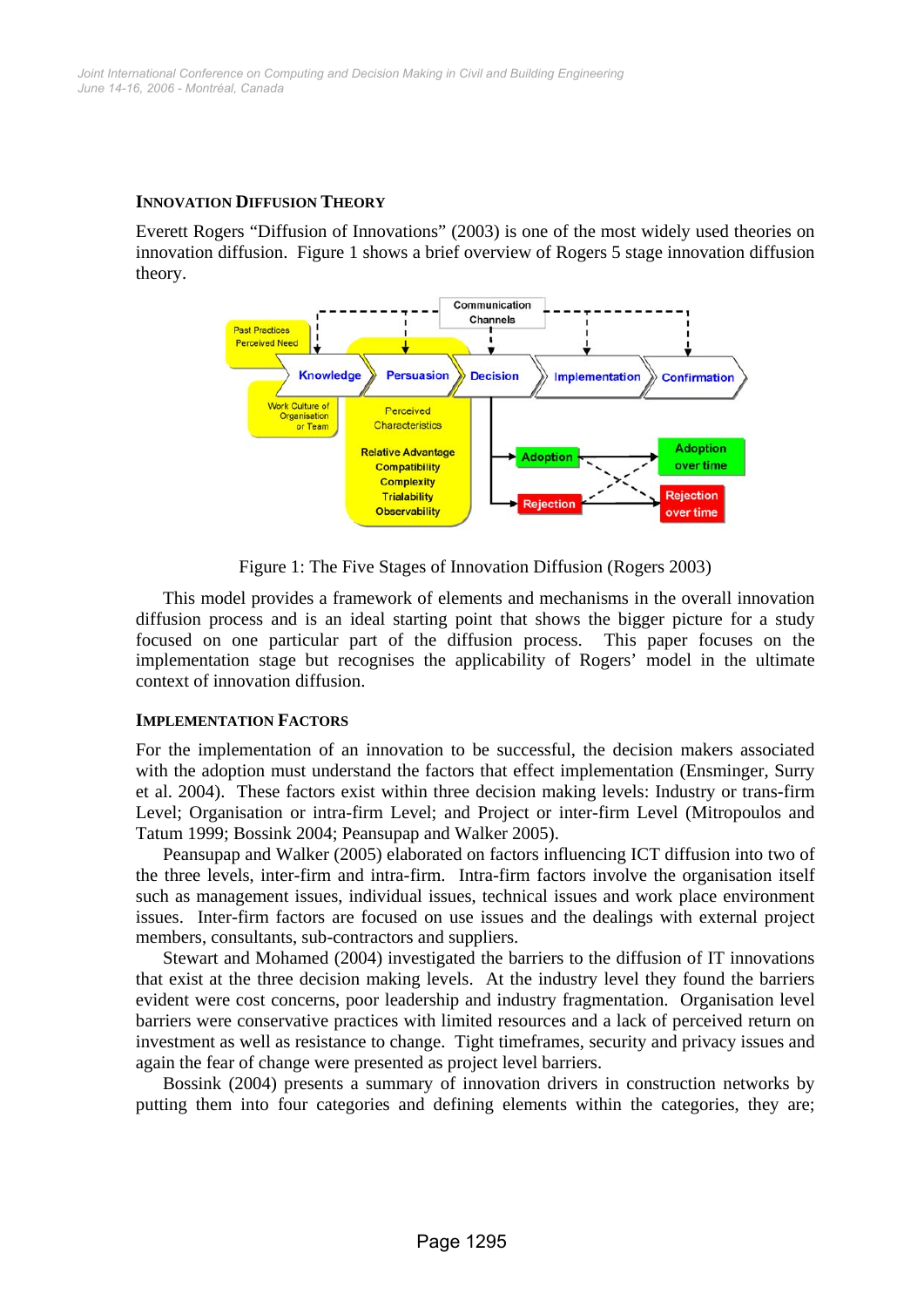Environmental Pressure (market pull and governmental clients with innovative demands); Technological Capability (technology fusion, technology leadership strategies and technology push); Knowledge Exchange (stimulation of research, broad view of risk, training of workers on the site and lateral communication structures); and Boundary Spanning (organisation and institution co-innovation, participant group coordination, empowerment of innovation leaders and champions and explicit coordination of the innovation process).

Effective leadership and decision making is essential for innovation diffusion particularly in the construction industry. Technological competence and enthusiasm are important prerequisites of key individuals for effective leadership. One of the most critical roles of leaders is the delegation of the technical champion role and it can only be done with slack resources and adequate power (Nam and Tatum 1995). Champions exist at each decision making level of the diffusion process and they must all work together in a chain-like manner to ensure successful diffusion.

Opinion leaders, both formal and informal, and the communication networks within which they operate are also important factors to the success of an innovation implementation (Harkola 1995).

#### **Implementation Strategies**

Mitropoulos and Tatum (1999) found two general implementation strategies: (1) risk limitation in terms of consequences of failure; and (2) increased probability of success. The first strategy is pessimistic and reserved in most respects whereas the second sees a state of hyperactivity and participants going to great lengths to overcome any obstacle to ensure success.

## **VIRTUAL CONSTRUCTION MODELS**

Virtual Construction (VC) models integrate design information with construction program information to produce a realistic visual model of a planned construction programme that can be interrogated by people from a diverse range of disciplines including clients. VC models are an enhanced form of 4D CAD through the addition of more realistic rendering and other representation to facilitate communication across disciplines. They comprise a major component of VCT.

After the initial model setup they can be easily updated with revised design or program information. This gives VC modelling the potential to capture design and planning intent or progress at all phases across the construction life cycle. However, this approach is yet to realise the maximum benefits it stands to provide in the construction industry.

## **KNOWN FACTORS INVOLVED IN CREATING AND IMPLEMENTING VC MODELS**

Perhaps the most important input to any 4D CAD model is for all stakeholders to agree on the purpose of the model (Koo and Fischer 2002). This helps determine the level of detail the 3D data needs to have and what activities from the program will be used.

The relationship between the CAD data and the level of detail of the program also needs to be managed meticulously in order to arrive at a functional VC model. While an accurate 3D model may be readily available, this data still needs preparation for linking with the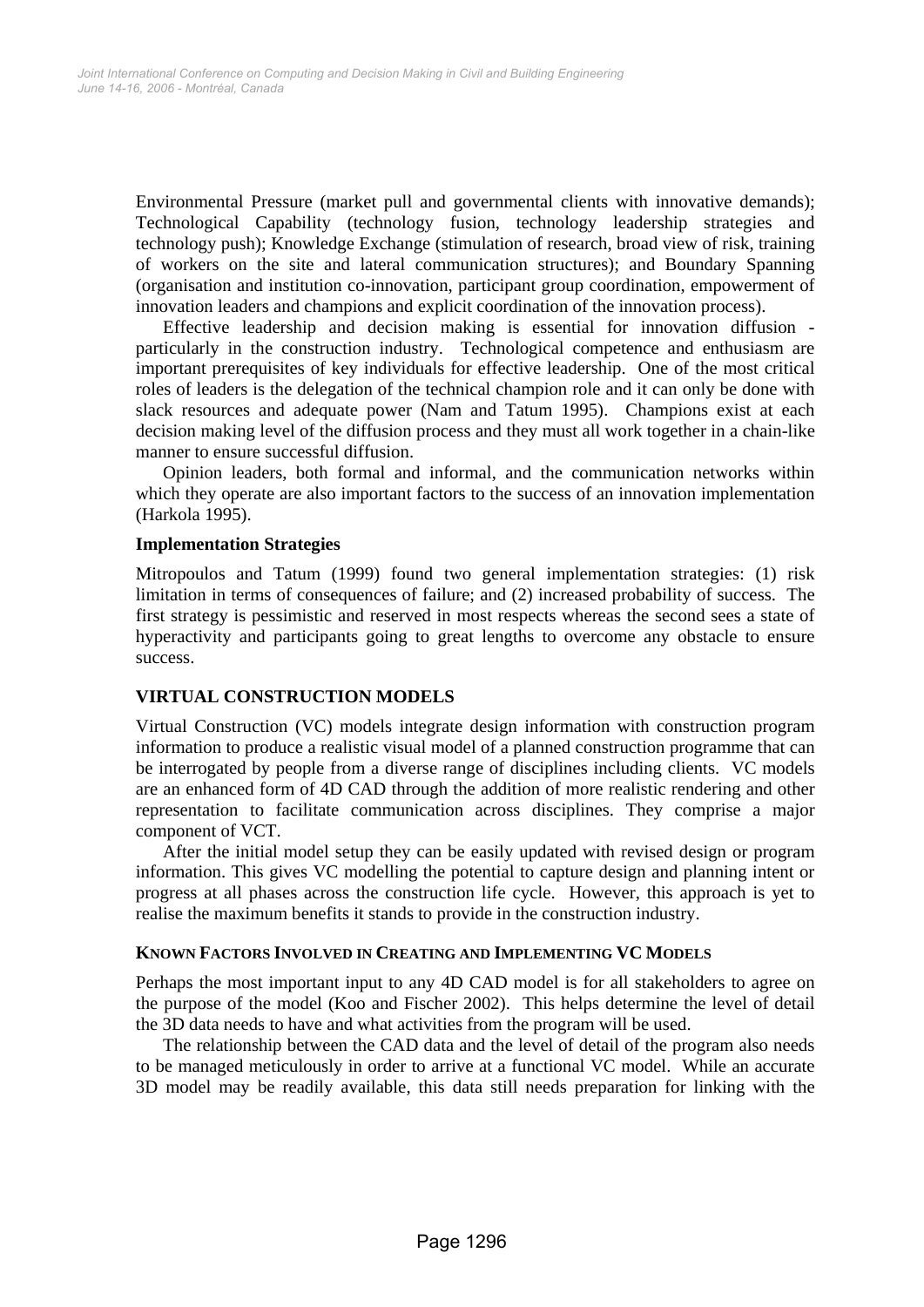program. A major factor directly associated with this relationship that effects the modelling time and accuracy is the skill level of the 3D modeller and the efficiency with which the VC modeller works with the 3D model.

In order for a 4D CAD model application to realise the expected benefits to a project, the implementation needs to be planned and managed appropriately. Key controllable factors in this process are; understanding the modelling purposes, identifying the right timing, people, data, tools for doing it and putting them in the right workflow (Gao and Fischer 2005).

## **CASE STUDY: INTRODUCING VCT TO A MAJOR CIVIL D&C PROJECT**

The context for this case study is a large infrastructure project being delivered through joint venture between two major Australian construction companies on a design and construct (D&C) basis. The case study is concerned with the introduction of VCT into this project in the form of a VC modelling effort that took place over 3 months. The VC modelling work was budgeted for in the tender submission so after award of the contract, at the time when program refinement was commencing, it was applied to the largest freeway interchange in the project. The rationale was that the VC model would benefit the project as a development tool for the planners by facilitating visualisation of the construction program for the major interchange. Its primary function was to aid in the resolution of spatial/temporal issues within the programme and a minor function was as an accessible, realistic 3D model of the design for all stakeholders.

## **RESEARCH METHODOLOGY**

The method employed in this exploratory study was to embed a researcher as a participant observer within the D&C project office and also within the technical support team based in one of the joint venture partners. This technology team was championing the VC model through the entire lifecycle of its application. A web based data and communication management system was in place that facilitated transfer, tracking and archiving of all formal interpersonal communication and project data exchanges.

The following sections describe what was done and highlight the main observations from the project about the implementation stage of the technology diffusion process.

## **IMPLEMENTATION STRATEGY**

Initially the researchers introduced the technology to the project planners on-site to gain local support and buy-in. Subsequently they helped in the major modelling effort (off-site) based on data supplied by the project team. They then worked with the project team on-site to further develop and use the model. Thus the VC model was introduced to the project using additional and also flexible resources. The technology manager on the project had full control of the creation, implementation and ongoing development of the VC model. The approval of VC modelling work by the planning managers on-site was the only constraint.

The model was installed in the planning section of the projects main office on a new computer dedicated solely to the operation of the VC model. One-on-one model interrogation training sessions, half an hour in duration, were held with 5 key personnel (4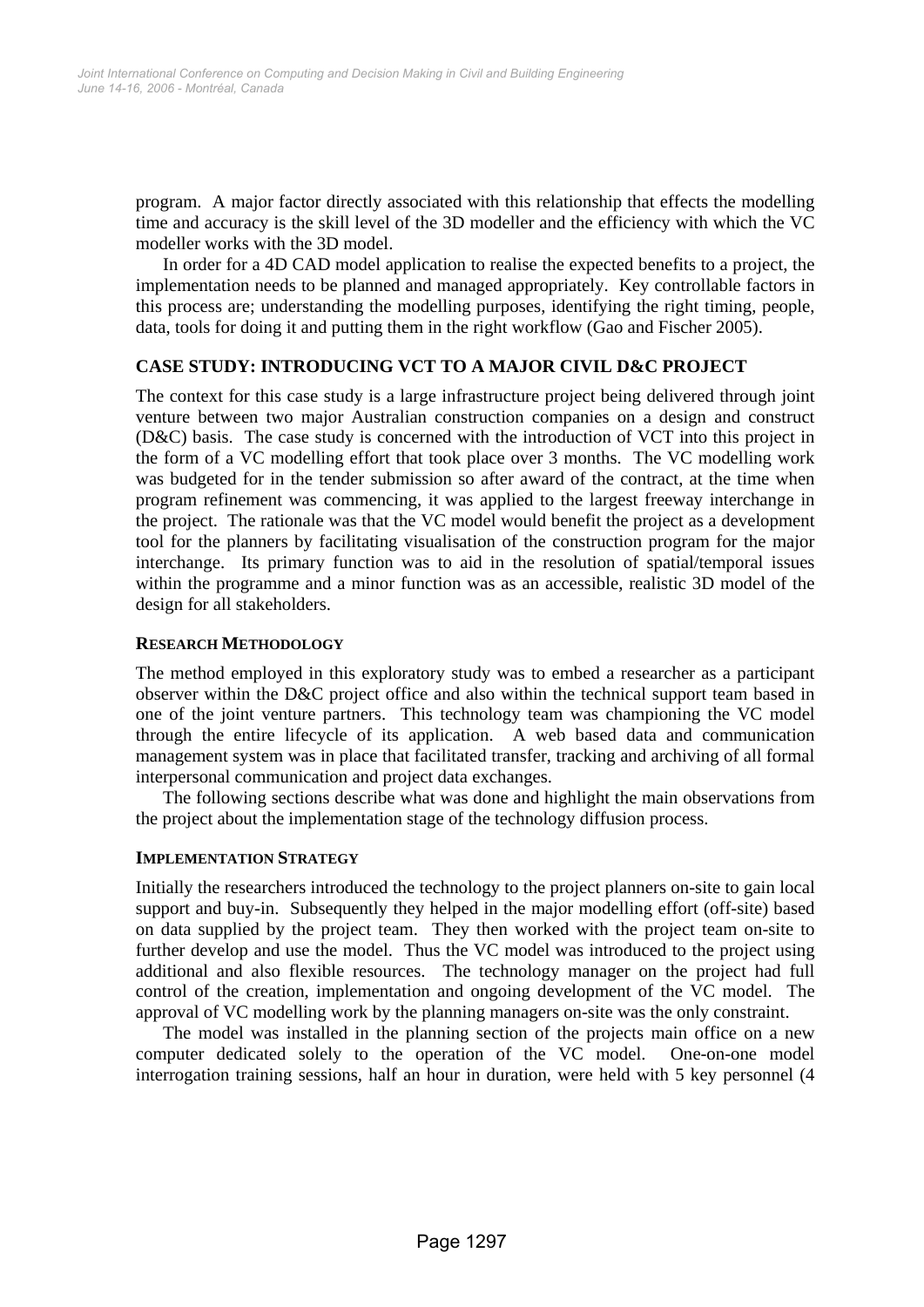planners and 1 planning manager) with the intention of producing at least 2 who could interrogate the model and thus become on-site champions of the technology.

#### **BARRIERS TO SUCCESSFUL IMPLEMENTATION**

Two of the four planners that underwent training for model interrogation were transferred to other projects within a month of the initial model set up excluding them as possible on-site champions. The reallocation of personnel also added to the initial modelling effort in two other circumstances whereby key decision makers who were already savvy with VC modelling were transferred and their replacements had to be introduced to the technology.

Email correspondence regarding the VC model shows that planning personnel weren't working with VC model development in mind. This is evident through slow response times to emails from the technology team requesting information as well as a constant concern that VC modelling would take away valuable time from normal responsibilities. Similarly, the emails also show how the cost of the VC modelling work was not of concern when compared to the concerns about the model realising its intended benefits. This was confirmed in model review meetings and formal discussions between the technology team and planning management as well as the field notes.

Informal communication networks provided a data source that indicated a low level of interest in the technology from project personnel – not sufficient enough to warrant the use of spare time from any participants hence the only time spent on the VC modelling effort was that approved by planning management. The VC model was generally seen as an extracurricular activity, it was more important for personnel to get on with their usual work than to spend a lot of time becoming familiar with the VC model or the technology itself.

The data collected for input to the VC model and the gathering process was also a source that yielded some telling research data for analysis. Large amounts of time were spent by the technology team gathering data and when it was gathered the design was far more advanced than the construction program. Detailed activities existed for bridge constructions and traffic management however the activities for earthworks and road construction were lacking in detail. Mid-way through the 3 month period of VC modelling the planning management decided to outsource the construction of the interchange under study.

The main barriers to successful implementation encountered by this introduction of VC modelling can be summarised as; (1) Reluctance from personnel to engage in VC model activity; (2) The level of detail and availability of a construction program; (3) Insufficient perceived benefit from key personnel on-site.

#### **DISCUSSION**

#### **DIFFUSION THEORY APPLICATION**

Models presented in the literature for the diffusion of innovations can often be applied in different contexts and at different resolutions with respect to the one innovation diffusion. For example, the case study presented in this paper is a technology that is at the implementation stage of diffusion in the industry context. At the organisation level it is at the confirmation phase after already having found a place as a useful tool in the technology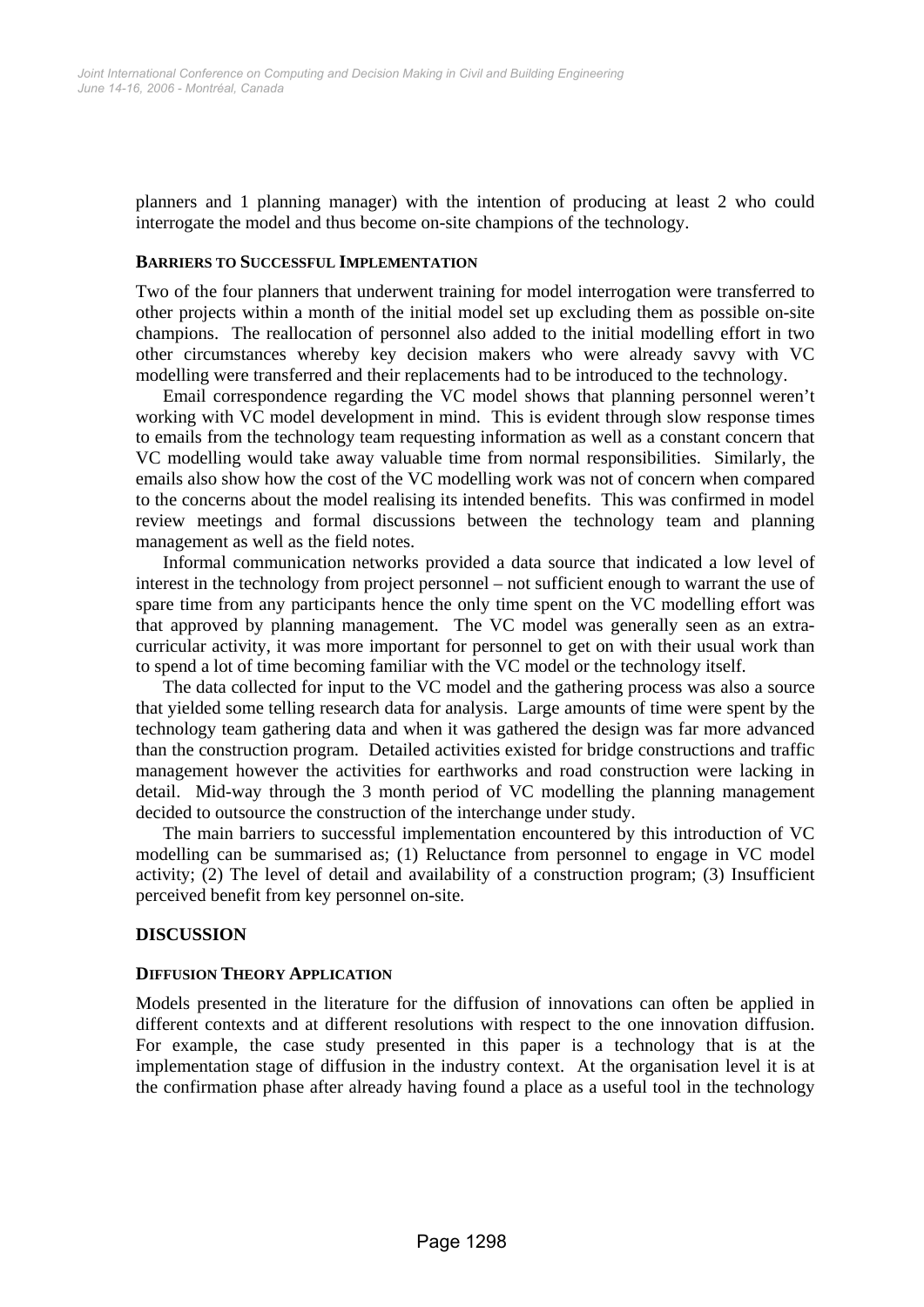group. At the project level (this particular project) it is between the persuasion and decision stage of diffusion and, at the time of publishing, could still pass down the path of rejection in Rogers (2003) model.

In considering the three decision making levels from the literature it can be seen that the rate at which the technology passes through Rogers five stages is slowest in the industry context (decades), slightly quicker in the organisation context (years) and quicker again in the project context (months).

Another important context (shown by the data in this case), perhaps better tagged as an opinion or perception level, at an even lower resolution than the project level is the personnel context. An individual that comes into contact with the new technology can pass through the five phases (or indeed 3 and then rejection) in a matter of days after having had no prior knowledge of the technology. The low complexity of VC model interrogation and clear potential benefits thereof, both inherent to the nature of VCT, gives rise to this observation.

#### **IMPLEMENTATION FACTORS INHERENT TO THE NATURE OF VC MODELLING AND VCT**

The understanding gained by the researchers through participant observation and the data collected show VC modelling is different to most other technologies used as case studies in implementation research. Technologies like ICT, GIS and CAD all require adoption on mass by project personnel (or at least by more than one person) in order to recognize maximum benefits. If a VC model is constructed and maintained by a body external to a project site only one savvy operator needs to exist on-site to import updates and interrogate the model. By this deduction it can also be seen that data collection for implementation research into VC modelling focuses far more closely on individual key personnel, their perceptions of and resultant behaviour with respect to, VC modelling and VCT.

One of the main claims for the use of VCT is the ability to visually present the current state of a planned construction and when applied to a large infrastructure project it effectively shows the results of hundreds of man hours of work. Furthermore, if the VC model is constructed with sufficient intelligence it can be updated with revisions in CAD or program data in minutes and interrogated with simple navigation controls not beyond basic computer skills. It is conceivable that the existence of a medium that allows non-technical but highly influential stakeholders to assess the progress of hundreds of people in minutes, even if only to an indicative degree, would be quite intimidating to a lot of project personnel.

#### **IMPLEMENTATION BARRIERS**

VC modelling (and hence VCT) was already established in the technology group as a useful tool and approved in the projects tender budget, therefore common barriers to technology implementation found by Stewart and Mohamed (2004) (e.g. high costs and limited expenditure) were not witnessed. The nature of the group and the context within which it exists in the organisation was another major contributing factor to the ease of the initial implementation of VCT on the project. This is consistent with Bossink (2004). That is, the empowerment of the group manager along with the staff and resources available for committal.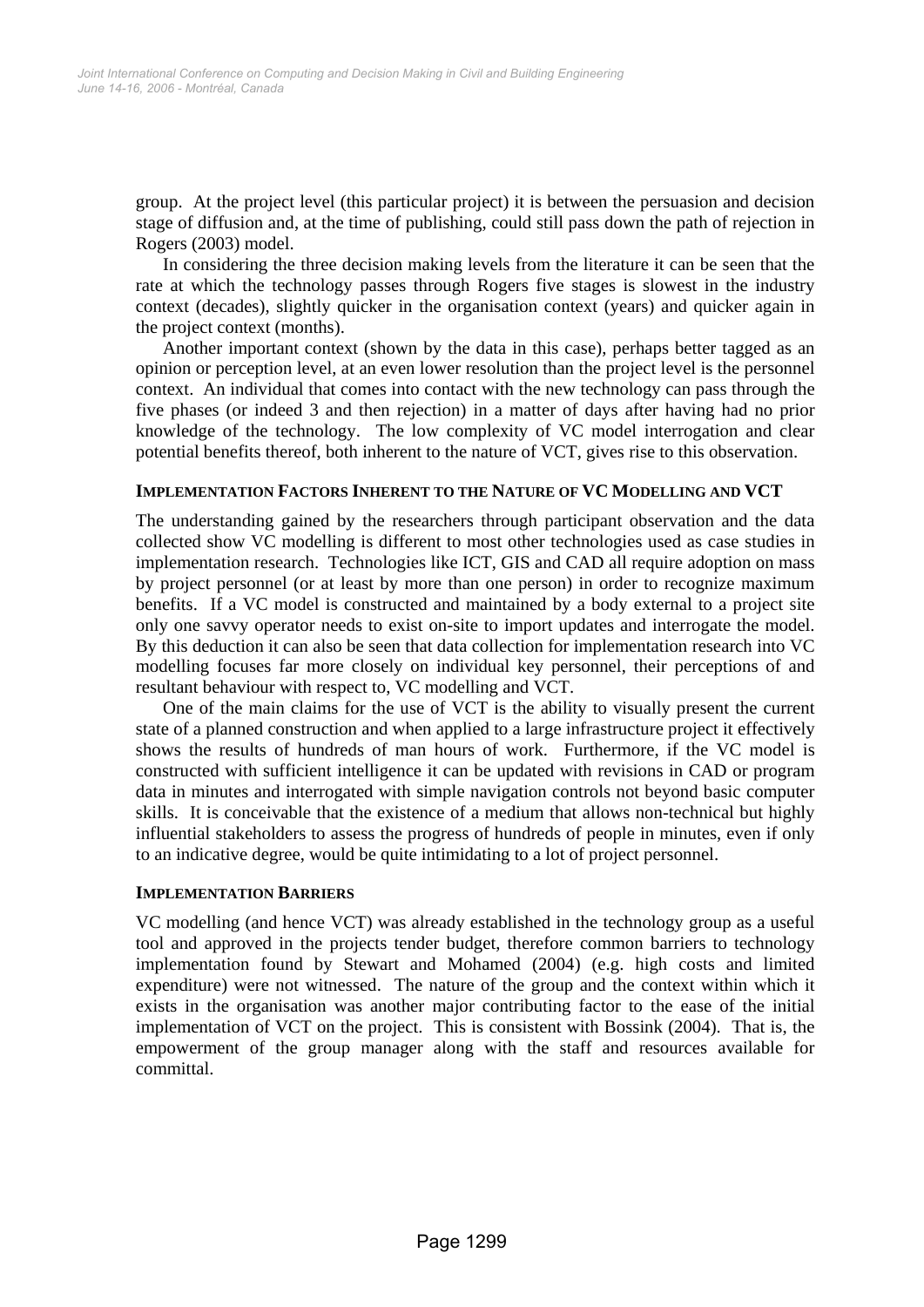Some of the ongoing implementation barriers that were encountered after the initial implementation also fit the literature. The reluctance of personnel to engage in VC model activity demonstrates aspects of three factors of Stewart and Mohamed's (2004) model, that being tight timeframes, security and privacy concerns and the ever present fear of change. An interesting variation to one of the factors in this model was the lack of perceived return on investment (or perceived benefit) being witnessed at the project level, in key personnel, rather than at the organisation level. The investment here however was one that was measured in time and not of monetary value, as the work was budgeted for and cost was not a major concern.

The reluctance of personnel to engage in VC model activity increased the time consumed by information gathering. The number of locations from which data inputs for the VC model had to come also increased the time spent gathering information despite the excellent standard of communication that existed, which was due in part to the web based data and communication system. The nature of the project (i.e. major civil D&C) and VCT (as discussed) are ultimately responsible for the existence of so many stakeholders and quite possibly the reluctance of personnel to engage in VC model activity.

The availability of a detailed construction program was an unexpected barrier encountered that couldn't be readily explained by the literature. The decision to outsource the program mid-way through the modelling effort provided another degree of separation between the model and planners creating the program. This could be viewed as a knock-on effect from the reluctance of personnel and people generally not working with VC modelling in mind.

These two barriers in many ways created the third as the time spent gathering information created periods of non-development for the VC model. These periods relate directly to the perceived benefit of the model by key personnel on-site due to the fact that all these personnel assumed observer rather than involved positions in the VC modelling effort. From the observers perspective it could be quickly and easily concluded that the model was not complete hence of no benefit. If there wasn't reluctance of personnel to be generally involved in VC model activity, a better understanding of the VC model and VCT may have spawned and the benefits of a model presenting a more detailed program could have been perceived. If one of the trained key personnel had approached the assumption of the role of site champion by occasional interrogation of the model and a showing of some interest in the technology a greater in-house push for model completion and use may have occurred. .

#### **IMPLEMENTATION STRATEGY**

The controllable factors set by Gao and Fischer in order for a 4D CAD model implementation to realise its benefits to a project were all addressed by the technology team. The purposes of the model were clearly set; the model was implemented at the time when the program for the major interchange was being developed; more than adequate resources were made available; and location of the model in the planning section of the site office placed it in the ideal position for integration into the workflow. This combined with the commitment and enthusiasm of the technology team shows an implementation strategy aimed at maximising the likelihood of success, thus consistent with Nam and Tatum (1995) and Mitropoulos and Tatum (1999). The implementation strategy delegated the role of on-site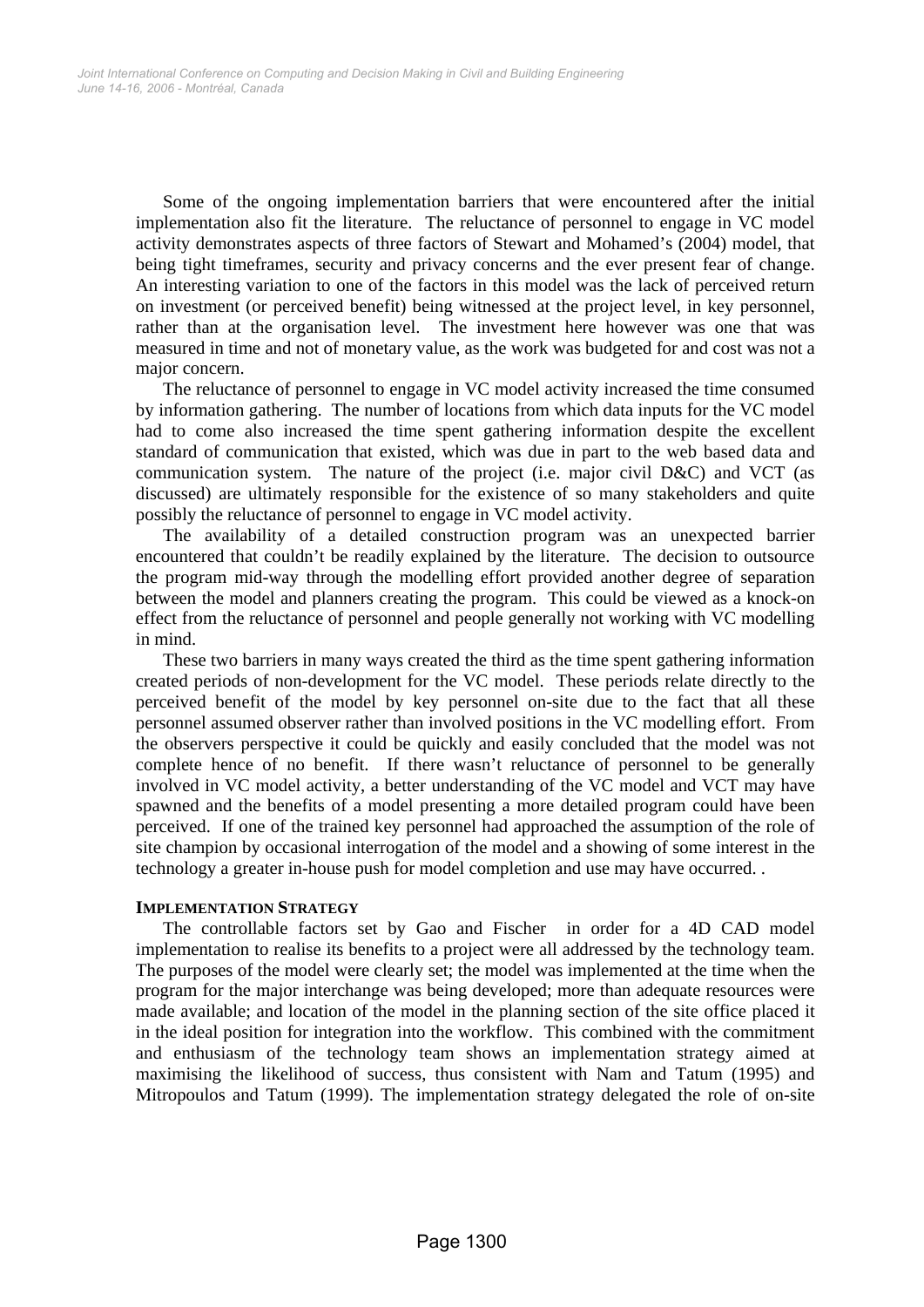champion without success as a result of resource reallocations (in terms of personnel) and the reluctance of personnel as discussed above.

Despite an informed implementation strategy, there was an imbalance between the level of detail in the program and the 3D CAD data that was available for the design. The outsourcing of the programming work for the major interchange was the single factor that resulted in the unavailability of a sufficiently detailed program. Inevitably the model was not able to be taken to a state of maximum benefit and hence maintain a sufficient level of perceived benefit in key personnel.

#### **CONCLUSIONS AND FUTURE RESEARCH**

This paper provides some evidence of barriers that can exist to the diffusion of VC modelling (and indeed VCT) and compares them and the context in which they were investigated, the implementation stage of diffusion in the construction industry, to diffusion theory and similar research. The data indicates that the perceptions of on-site personnel are crucial to implementation success. The personnel decision making level, at a higher resolution than the project level, has been shown to be an important focus in the implementation of VC models at project sites. This insight was a result of recognising the nature of VCT. Recognition of the nature of VCT in an implementation strategy will help focus management directives (such as incentives) and help understand perceptions with respect to VCT.

The management and members of the technology team, as well as the project management responsible for inclusion of the VC modelling effort in the tender budget, provided all the champions required to get the technology to an initial implementation stage. Despite this and an informed implementation strategy striving to achieve success, none of the key personnel assumed the role of on-site technical champion after the initial introduction. As a consequence the model was virtually unused in periods without the presence of the technology team, and this was a critical missing link in the chain of project champions.

The benefits of the VC model to the project were perceived to be insufficient by the key personnel. This may have been avoided and the maximum benefits of the VC model recognised if on-site personnel had been working with VC model construction in mind by not making spontaneous resource allocations (in terms of work and personnel), spending more time familiarising themselves with the VC model and helping to minimise the time spent gathering information.

Future research following on from the findings in this paper should focus on parallels that exist in the implementation of similar technologies (i.e. those with advanced modelling capabilities) in construction projects along with informal communication networks and opinion leaders with respect to VCT implementations. This research will provide some triangulation as well as confirm the importance of the individual/personnel level of focus.

#### **ACKNOWLEDGMENTS**

This work was supported in part by a grant from the Australian Research Council LP0455721. The authors acknowledge the support of project team implementing VCT and the support of the technology team at Thiess Pty Ltd.